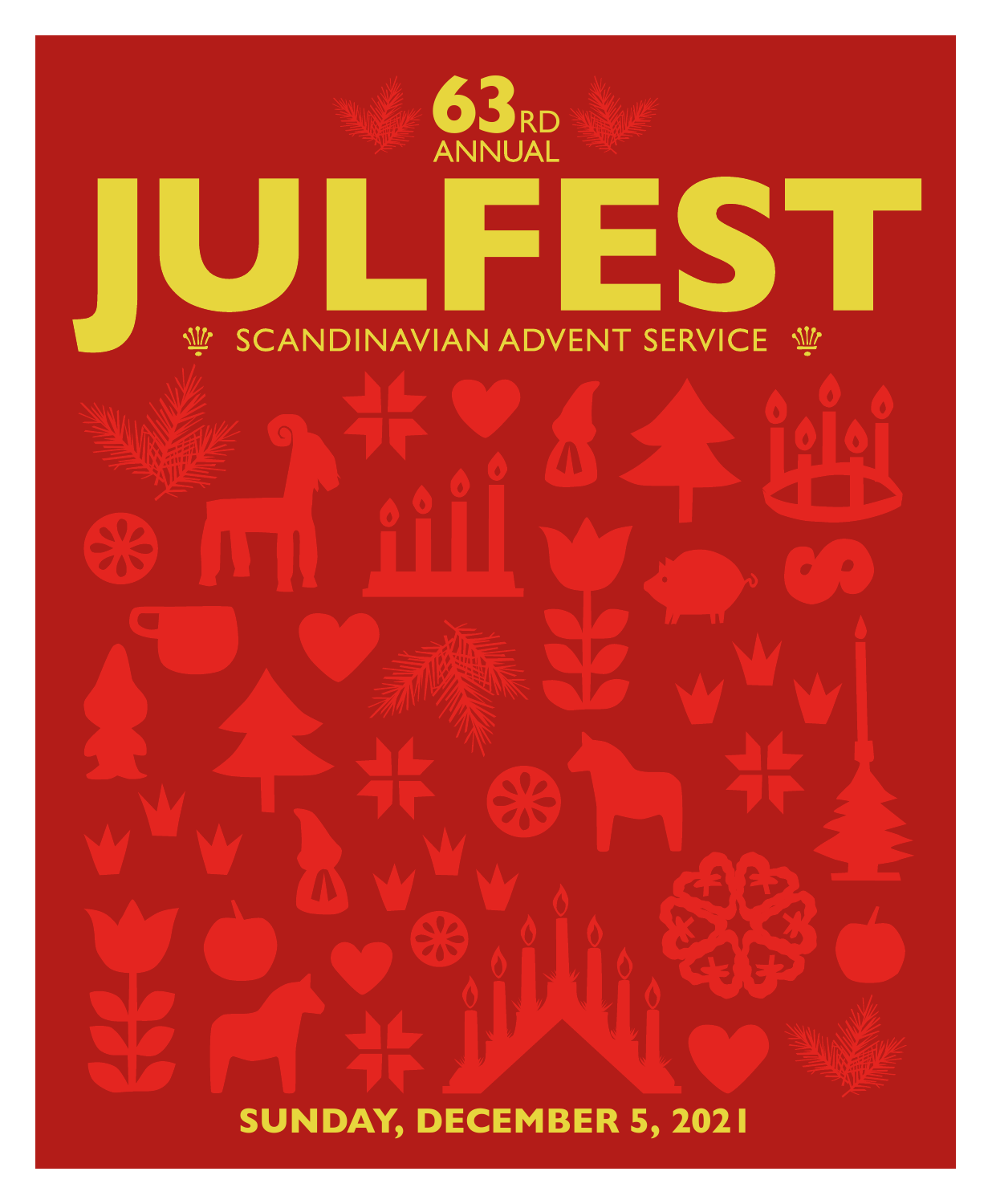

# **The 63rd Annual Julfest**

Sunday, December 5, 2021

10:45 a.m. *(Where you see an asterisk\* please stand as you are able.)*

**PRELUDE** *Traditional Swedish Melodies String Band*

**\*SANCTUS** *from "A Folk Mass" Choir and String Band*

*Holy, holy, holy Lord God of hosts The heavens and earth are filled with your glory Hosanna in the highest, Blessed be he who comes in the name of the Lord*

#### **WELCOME and ANNOUNCEMENTS**

Rev. Todd Johnson, *Senior Pastor* 

#### **\*CALL TO WORSHIP**

#### *Leader*

Lord, our God, You who in Jesus Christ reveal your kingdom to us, grant us the grace to prepare the way for your one and only Son, so that we, with his second coming in view, Can serve you willingly and with a clean heart. Through your Son, Jesus Christ, our Lord.

## **ALL**

**God, our Father, Prepare us to receive your Son, When he comes to us. Help us to cease our activity And hasten to meet him, And serve you in his holy name. Through Jesus Christ, our Lord. Amen.**

#### **PASTORAL PRAYER**

Rev. Steve Elde, *Pastor of Adult Ministries*



**Nursery Care** is provided for young children during the Julfest program, in the Nursery downstairs. *(Please see an usher for directions.)*

Please join us for a **Festive Reception** following the service, with coffee and Swedish treats, downstairs in Fellowship Hall.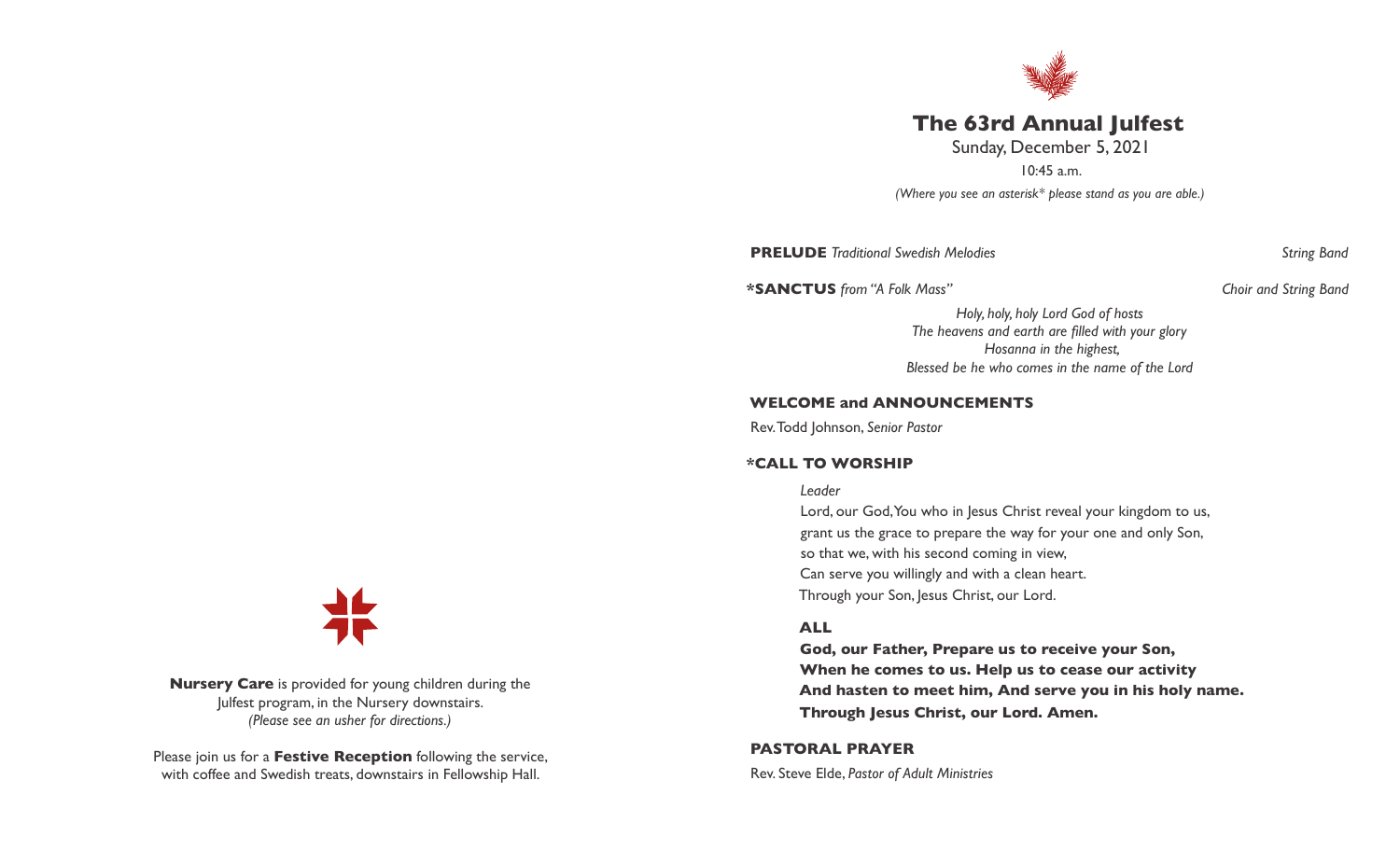**CHOIR Hosianna, David's Son!** *G.J. Vogler*

*Hosanna, Son of David! Blessed be his Holy name Hail to the Son of David, He comes evermore to reign.*

#### **LESSON: Isaiah 40:3-5**

*Read by Erik Sundholm*

*A voice of one calling: "In the desert prepare the way for the Lord; make straight in the wilderness a highway for our God. Every valley shall be raised up, every mountain and hill made low; the rough ground shall become level, the rugged places a plain. And the glory of the Lord will be revealed, and all mankind together will see it. For the mouth of the Lord has spoken."*

## **\*HYMN**

**Bereden väg för Herren** (*Prepare the Way, O Zion) Franzén, tr. A. Nelson, Swedish Melody*

**Bereden väg för Herran! Berg, sjunken, djup, stån opp. Han kommer, han som fjärran, Var sedd av fädrens hopp. Rättfärdighetens förste, Av Davids hus den störste. Välsignad vare han, Som kom i Herrens namn.**

**Den tron, som han bestiger, Är i hans Faders hus. Det välde han inviger, Är kärlek blott och ljus. Hans lov av späda munnar, Blott nåd och frid förkunnar. Välsignad vare han, Som kom i Herrens namn.**

**Prepare the way, O Zion! Ye awful deeps, rise high; Sink low, ye lofty mountains, the Lord is drawing nigh. The righteous King of glory, foretold in sacred story: O blest is he that came, in God the Father's name.**

**The throne which he ascended is fixed in heav'n above; His everlasting kingdom is light and joy and love. Let us his praise be sounding for grace and peace abounding: O blest is he that came, in God the Father's name.**

## **YOUTH CHOIR**

## **Nu är det Jul igen**

*Now it is Christmas time. Oh, now it is Christmas time. Our hearts are filled with love and gladness. Oh, this is the time of year. Oh, this is the time of year When joyous song will banish sadness.*

## **Tre pepparkaksgubbar**

*We come, we come from Gingerbread Land, The road we wander together hand in hand So brown, so brown are we three, With currents for eyes and hats tipped to the side.*

*Three old guys from gingerbread land, For Christmas we're marching hand in hand But tomte and goaty we had to leave behind, They couldn't just abandon our ginger cookie pig.*

## **Tomtarnas julnatt**

*Now it's midnight, everyone is sleeping! All are sleeping! The house is quiet, all the lights are out now! Lights are out now! Tip-toe, tip-toe, tippie tippie tip-toe, tip, tip, toe! From every corner, tomtes now are sneaking! Sneaking, tomtes! Listen, closely, can you hear their tiptoes! Hear them tiptoe! Christmas dinner's still upon the table! On the table! What a treat to set out for the tomtes! Treat for tomtes! How they dance among the plates and glasses! Plates and glasses! Tissla, tassla, Christmas food is so good! Christmas food! The morning's coming, time to clean up our mess! Clean up our mess! Quickly, quietly, they'll never know we were here! They'll never know!*

## **Nu ha vi ljus här i vårt hus**

*Now we have lights, here in our home, Christmas is here, hop tra-la-la-la. The children in a ring, dancing around, dancing around The tree stands so green and grand in the cabin Tra-la-la-la la, Tra-la-la-la la, Tra-la-la-la la, La-la! Come little friend, come now again Dance around the Christmas tree, hop tra-la-la-la The joy is great, sister and brother, sister and brother Papa, Mama, everyone is dancing! Tra-la-la-la la, Tra-la-la-la la, Tra-la-la-la la, La-la!*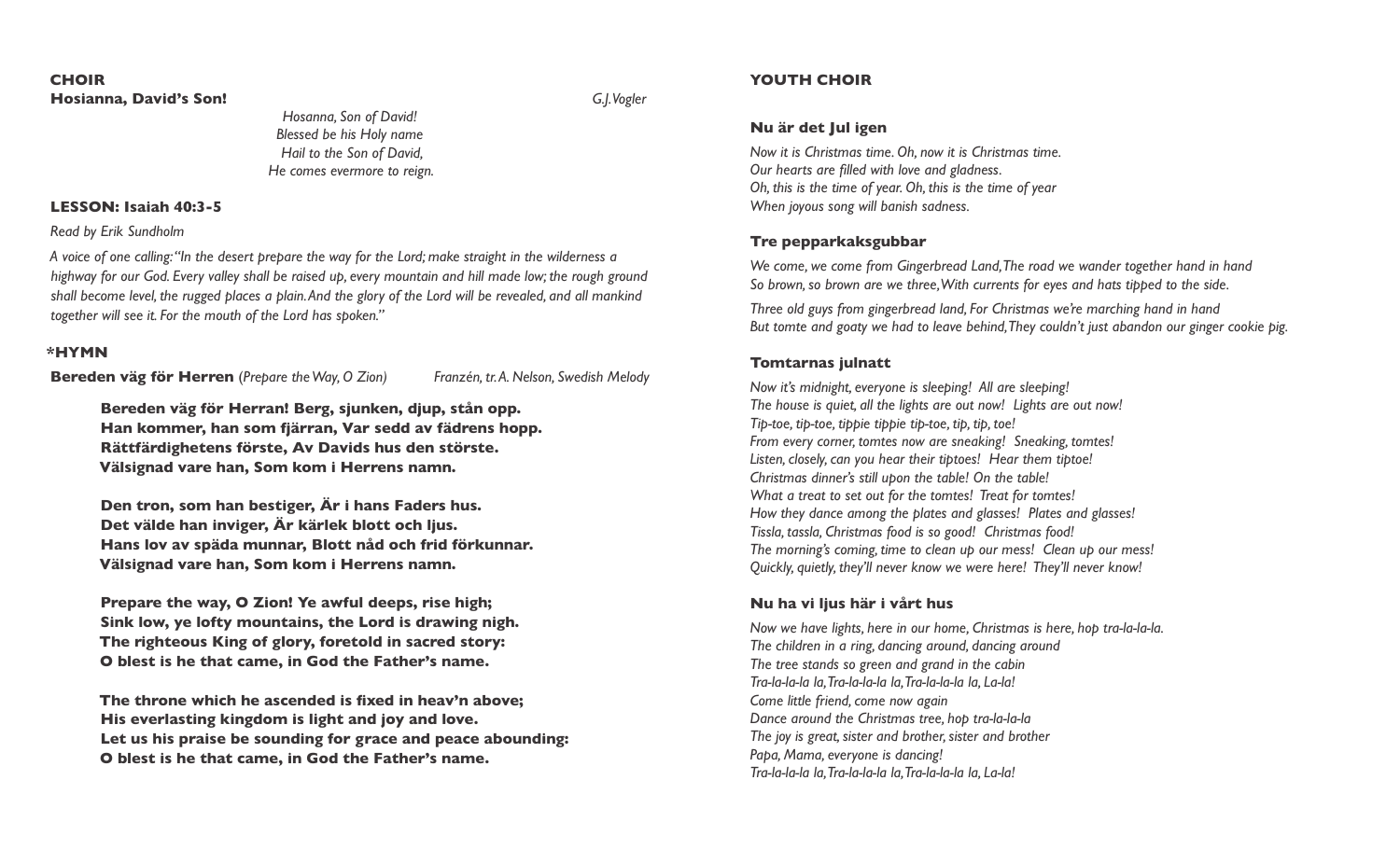#### \***HYMN**

**Var hälsad, sköna morgonstund** *(All Hail to Thee, O Blessed Morn) Wallin/Nicolai*

**Var hälsad, sköna morgonstund, Som av profeters helga mun Är oss bebådad vorden. Du stora dag, du sälla dag, På hvilken himlens välbehag, Ännu besöker jorden! Unga, sjunga, Med de gamla, Sig församla Jordens böner Kring den störste av dess söner.**

**Han kommer, till vår frälsning sänd, Och nådens sol, av honom tänd, Skall sig ej mera dölja. Han själv vår herde vara vill, Att vi må honom höra till, Och honom efterfölja. Nöjda, höjda, Över tiden, Och i friden, av hans rike En gång varda honom like.**

**All hail to thee, O blessed morn! To tidings long by prophets borne. Hast thou fulfillment given; O sacred and immortal day, When unto earth, in glorious ray, Descends the grace of heaven! Singing, ringing, Sounds are blending, Praises sending unto heaven. For the Savior to us given.**

## **LESSON: Isaiah 9:2-7**

## *Read by Linda Carlson*

*The people who walked in darkness have seen a great light; those who lived in a land of deep darkness on them light has shined. You have multiplied the nation, you have increased its joy; they rejoice before you as with joy at the harvest, as people exult when dividing plunder. For the yoke of their burden, and the bar across their shoulders, the rod of their oppressor, you have broken as on the day of Midian. For all the boots of the tramping warriors and all the garments rolled in blood shall be burned as fuel for the fire. For a child has been born for us, a son given to us; authority rests upon his shoulders; and he is named Wonderful Counselor, Mighty God, Everlasting Father, Prince of Peace. His authority shall grow continually, and there shall be endless peace for the throne of David and his kingdom. He will establish and uphold it with justice and with righteousness from this time onward and forevermore. The zeal of the Lord of hosts will do this.*

## **\*THE LORD'S PRAYER (Congregation)**

#### *Led by Linda Carlson*

- **Fader vår, som är i himmelen. Helgat varde ditt namn. Tillkomme ditt rike.** *Our Father, who art in heaven, hallowed be thy name. Thy kingdom come,*
- **Ske din vilja, såsom i himmelen så ock på jorden. Vårt dagliga bröd giv oss i dag.** *thy will be done, on earth as it is in heaven. Give us this day our daily bread;*

# **Och förlåt oss våra skulder, såsom ock vi förlåta dem oss skyldiga äro** *and forgive us our sins, as we forgive those who sin against us.*

## **Och inled oss icke i frestelse, utan fräls oss ifrån ondo,** *and lead us not into temptation, but deliver us from evil,*

## **ty riket är ditt, och makten och härligheten i evighet, Amen.** *for thine is the kingdom, and the power and the glory forever. Amen.*

## **\*HYMN**

**Gå Sion** *(O Zion, Acclaim Your Redeemer) Servoss/Nyström/McGranahan*

**Gå Sion, din konung att möta! Jerusalem gläds åt din Gud! Strö palmer på vägen för Herren och red dig som väntande brud. Var glad! Var glad! Var glad i din Herre och Gud! Var glad! Var glad! Och hylla din konung och Gud!**

**Han kommer från eviga fröjder. Han lämnar sin tron av kristall, Sin ära i ljusets palatser. Och läges på strå i ett stall Var glad! Var glad! Var glad i din Herre och Gud! Var glad! Var glad! Och hylla din konung och Gud!**

**O Zion, acclaim your Redeemer! Jerusalem, welcome your King! Strew palms on the way for the Savior, his praises exultantly sing. Rejoice! Rejoice! Rejoice in your Savior and King! Rejoice! Rejoice! Acclaim him your Savior and King!**

**Var glad! Var glad! Var glad i din Herre och Gud! Var glad! Var glad! Och hylla din konung och Gud!**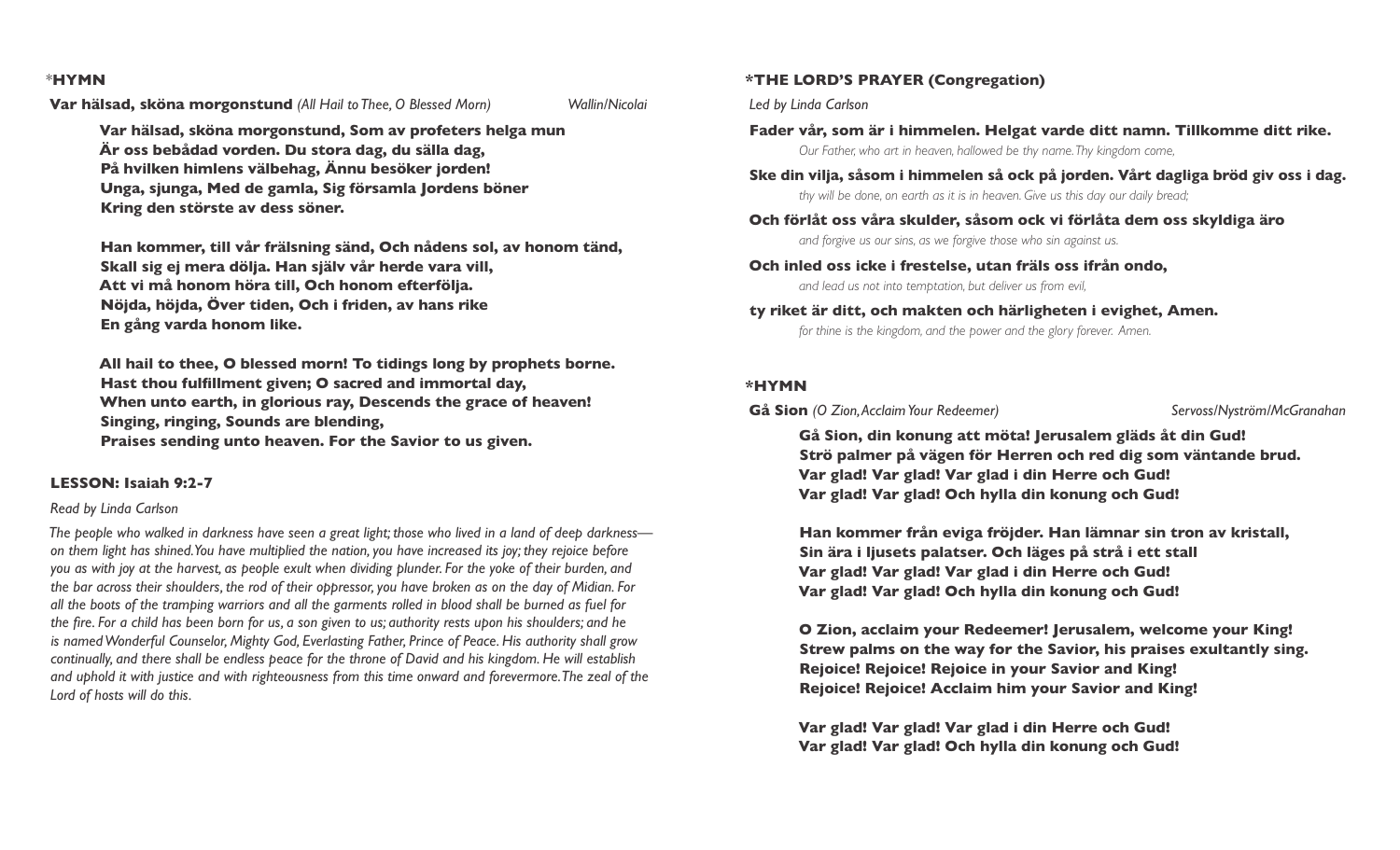#### **SANKTA LUCIA PAGEANT**

#### **THE STORY OF SANTA LUCIA**

*Read by Melia Scranton*

**LESSON:** Isaiah 60:1-3 *Read by Jonah Scranton*

#### **LUCIA PROCESSIONAL: CHOIR**

**Strålande Helgonfé** *Brandt/Hammarström/Stureborg*

*Brilliant saint! Once again we see your noble image, blessed bearer of light! Death overcome was like a night that passed. Over your bonfire that burned, starlight shone. High above the night sky, soon the morning will dawn. Saint Lucia!*

*Saint from ages passed, lovely and pious and mild you tell of light and peace for people who suffer. Shadows, which covered the earth, are dispelled by in your vigil. For us hope has not been extinguished, we wait for the light. Your crown of glory shines beautifully in starry splendor, Saint Lucia!*

*Up to our northern land, you were lead by God's hand, saga of light from far away shores, heralding gladness. Now you are also ours! Once again you sow starlight around, when your attendants adorn themselves in candles. Beneath your halo of light, the dawn has already begun. Saint Lucia!*

**Lucia**: Phia Waite

**Lucia Attendants:** Girls and young women of First Covenant Church **Star Boys:** Felix Blomgren, Ueli HansPetersen, Oskar Nelson

**LESSON:** John 8:12 *Read by Jonah Scranton*

#### **CHOIR**

#### **Nu tändas tusen juleljus** *Traditional*

*Now shine a thousand candles bright, upon the world's dark sphere. The deep blue sky is set alight, as myriad flames appear.*

**LESSON:** Matthew 5:14-16 *Read by Axel Nelson*

**RECESSIONAL: CHOIR Sankta Lucia** *Traditional* **CHOIR** 

## **Lyssna, lyssna: hör du änglasången** *J.Holstedt*

*Listen, listen, hear the angels' song! Listen, listen, "Glory be to God!" Listen, listen, hear the angels' song. "Glory, glory, glory unto God!" Glory be to God in the highest, Peace on earth, peace on earth. Glory be to God in the highest, To mankind, goodwill.*

#### **LESSON:** Luke 2:8-20

#### *Read by Erik Sundholm*

*And there were shepherds living out in the fields nearby, keeping watch over their flocks at night. An angel of the Lord appeared to them, and the glory of the Lord shone around them, and they were terrified. But the angel said to them, "Do not be afraid. I bring you good news of great joy that will be for all the people. Today in the town of David a Savior has been born to you; he is Christ the Lord. This will be a sign to you: You will find a baby wrapped in cloths and lying in a manger." Suddenly a great company of the heavenly host appeared with the angel, praising God and saying, "Glory to God in the highest, and on earth peace to men on whom his favor rests." When the angels had left them and gone into heaven, the shepherds said to one another, "Let's go to Bethlehem and see this thing that has happened, which the Lord has told us about." So they hurried off and found Mary and Joseph, and the baby, who was lying in the manger. When they had seen him, they spread the word concerning what had been told them about this child, and all who heard it were amazed at what the shepherds said to them. But Mary treasured up all these things and pondered them in her heart. The shepherds returned, glorifying and praising God for all the things they had heard and seen, which were just as they had been told.*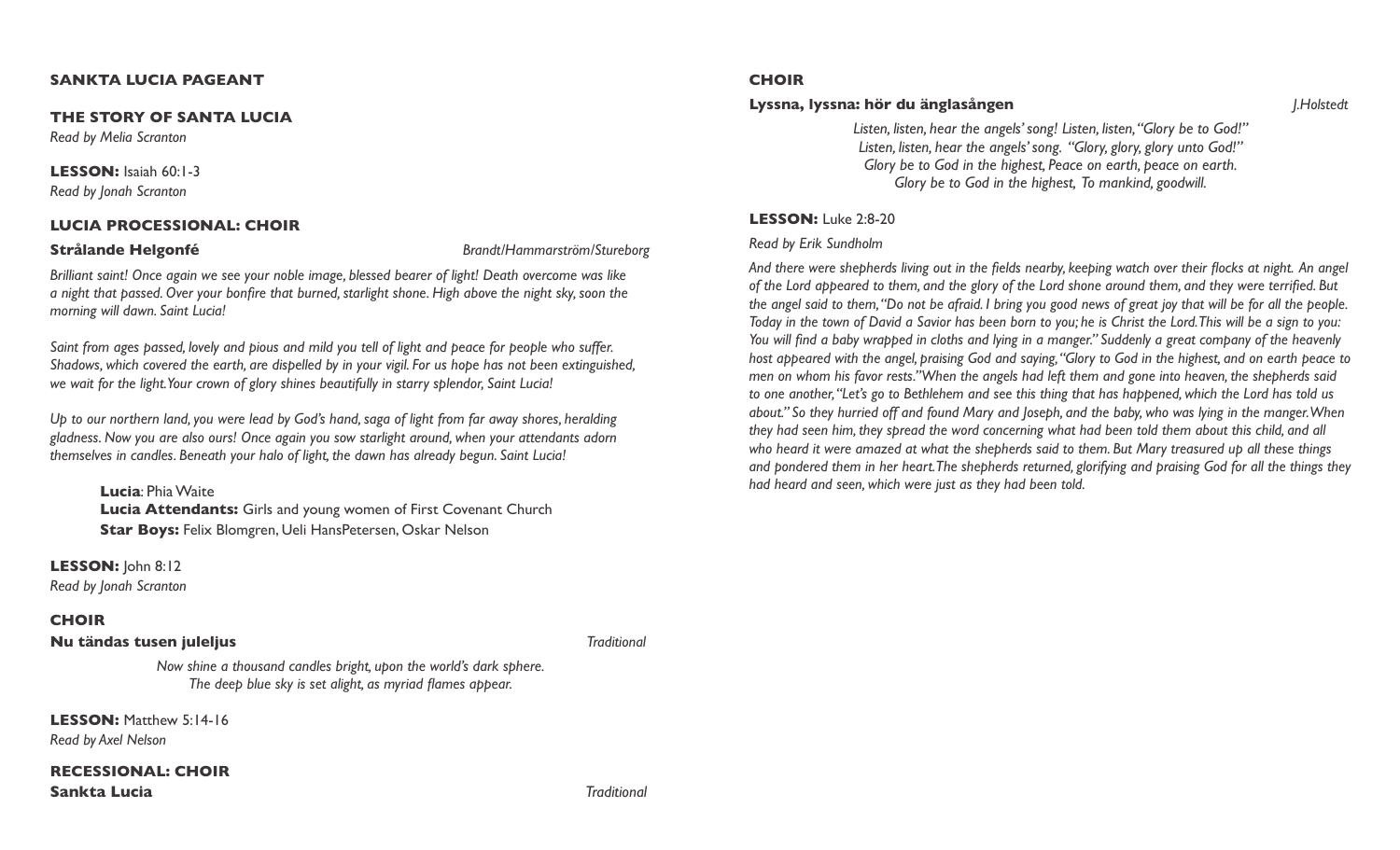**\*HYMN**

**Ära vare Gud i höjd** *(Our Day of Joy is Here Again) A.L. Skoog*

**Nu glädjens timme inne är och manar oss till sång, Vi stämma upp den lovsång kär oss änglar lärt en gång: Ära vare Gud i höjd, frid på jorden, frid och fröjd! Människor ett gott behag på denna glädjens dag!**

**Our day of joy is here again with love and peace and song; come, let us join th'angelic strain with voices clear and strong. Glory to our God we sing, glory to our Lord and King; peace goodwill with all abide, this holy Christmastide.**

**Now to the manger let us go to worship and adore the tender babe upon the straw, our Savior evermore. Glory to our God we sing, glory to our Lord and King; peace goodwill with all abide, this holy Christmastide.**

**How wonderful that God's own Son should so himself abase! He thrust the mighty from their throne and gave the lowly grace. Glory to our God we sing, glory to our Lord and King; peace goodwill with all abide, this holy Christmastide. Ära vare Gud i höjd, frid på jorden, frid och fröjd! Människor ett gott behag på denna glädjens dag!**

**OUR SINCERE APPRECIATION AND THANKS** to members of the First Covenant Church council, staff, and others who have planned this service, helped with decorating, provided and served the refreshments, ushered, and many other tasks. Our thanks also to each of you who have come to share with us in our annual Julfest.

# **PARTICIPANTS**

| <b>CHOIR DIRECTOR</b>         | Natalie Bartels                   |
|-------------------------------|-----------------------------------|
| <b>ORGANIST and PIANIST</b>   | Natalie Bartels                   |
| YOUTH CHOIR DIRECTOR          | Johanna Staman                    |
| <b>LUCIA PAGEANT DIRECTOR</b> | Emma Whitaker                     |
| <b>MUSICIANS</b>              | First Covenant Church String Band |
|                               |                                   |
| <b>SOUND AND LIGHTS</b>       | Jim Johnson                       |
| <b>RECEPTION COORDINATOR</b>  | Donna Larson                      |

**\*BENEDICTION**

Rev. Steve Elde, *Senior Pastor* 

## **POSTLUDE** *String Band*

Please join us for a **Festive Reception** following the service, with coffee and Swedish treats, downstairs in the Fellowship Hall.

*Welcome!*